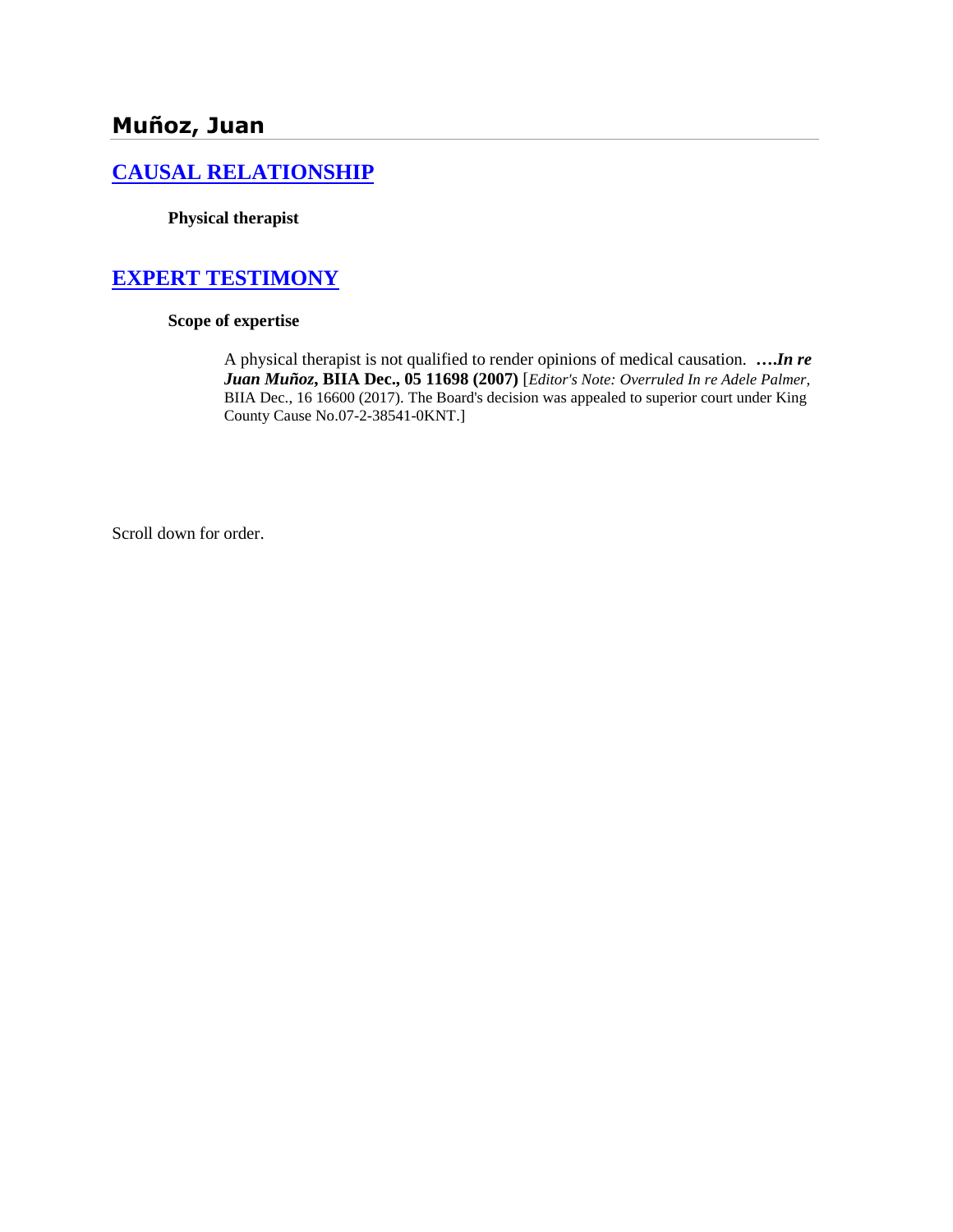# **BEFORE THE BOARD OF INDUSTRIAL INSURANCE APPEALS STATE OF WASHINGTON**

**)**

1

**IN RE: JUAN M. MUÑOZ ) DOCKET NOS. 05 11698 & 05 16392**

# 2

**CLAIM NO. W-449124 ) DECISION AND ORDER**

3 APPEARANCES:

#### 4 5 Claimant, Juan M. Muñoz, by Law Office of David L. Harpold, per

- 6 David L. Harpold
- 7 8 Self-Insured Employer, Hoffman Structures, Inc., by Slagle Morgan, LLP, per Richard M. Slagle
- 9 10 11 Self-Insured Employer, Atkinson Construction, by Thomas G. Hall & Associates, per Thomas G. Hall
- 12 13 14 Self-Insured Employer, PCL Construction Services, by AMS Law, per Aaron K. Owada
- 15 16 17 18 19 20 21 22 In Docket No. 05 11698, the claimant, Juan M. Muñoz, filed an appeal with the Board of Industrial Insurance Appeals on February 22, 2005, from an order of the Department of Labor and Industries dated February 7, 2005. In this order, the Department affirmed its prior order dated October 18, 2004, in which the Department denied the claim because there was no proof of a specific injury at a definite time and place in the course of employment; the worker's condition was not an industrial injury; the worker's condition pre-existed the alleged injury and was not related thereto; and the worker's condition was not an occupational disease as contemplated by RCW 51.08.140. The Department order is **REVERSED AND REMANDED**.

23 24 25 26 27 28 29 In Docket No. 05 16392, the claimant, Juan M. Muñoz, filed an appeal with the Board of Industrial Insurance Appeals on June 8, 2005, from an order of the Department of Labor and Industries dated April 29, 2005. In this order, the Department assessed an overpayment for provisional time-loss compensation paid from July 6, 2004 through September 20, 2004, in the amount of \$10,456.25, while the self-insured employer, Hoffman Structures, Inc., gathered information needed to make a decision regarding whether to allow the claim. The Department order is **REVERSED AND REMANDED**.

- 30
- 31
- 32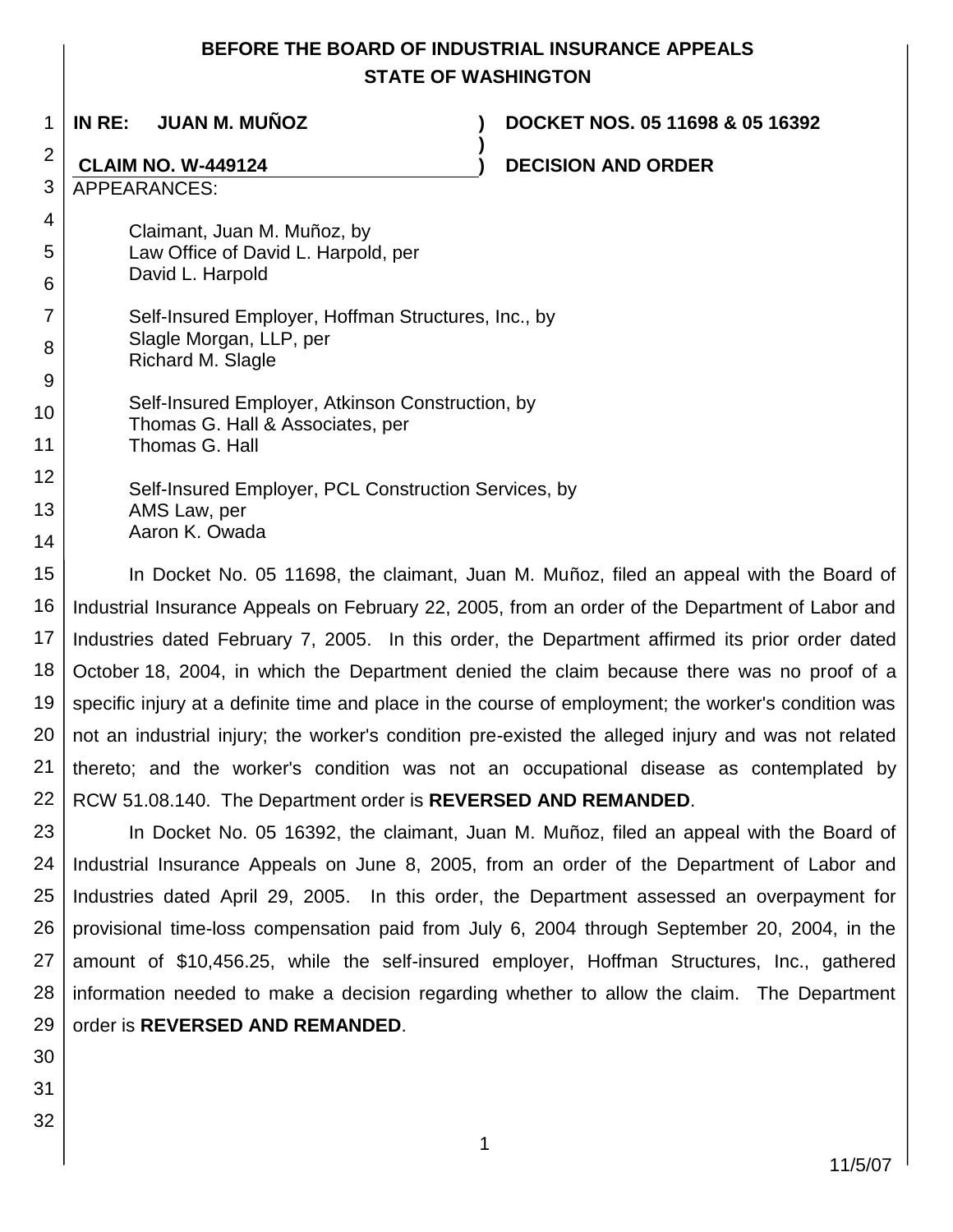# **PRELIMINARY AND PROCEDURAL MATTERS**

2 3 4 5 Pursuant to RCW 51.52.104 and RCW 51.52.106, this matter is before the Board for review and decision on a timely Petition for Review filed by the self-insured employer, Hoffman Structures, Inc., to a Proposed Decision and Order issued on May 10, 2007. The following issues are raised by these appeals:

- Did Mr. Muñoz's left knee osteoarthritis arise naturally and proximately out of his years of work as a carpenter in employment covered by the Washington Industrial Insurance Act?
	- If so, which employer/insurer is liable under the last injurious exposure rule?

10 11 12 13 14 15 16 17 18 Three self-insured employers participated in these proceedings: Hoffman Structures, Inc., (Hoffman) for the period of employment from March 25, 2002 through January 30, 2004; Atkinson Construction (Atkinson), for the period of employment from February 13, 2004 through March 26, 2004; and PCL Construction Services (PCL), for the period of employment from April 5, 2004 through June 30, 2004. The State Fund did not participate. The industrial appeals judge reversed the Department orders of February 7, 2005 and April 29, 2005; determined that Mr. Muñoz's osteoarthritic left knee condition was an occupational disease arising naturally and proximately out of his employment with multiple employers; determined that Atkinson and PCL were not responsible for the claim; and assigned responsibility to Hoffman.

19 20 21 22 23 The Board has reviewed the evidentiary rulings in the record of proceedings. As explained below, the industrial appeals judge erroneously admitted the testimony of the physical therapist Theodore J. Becker, Ph.D., regarding the causation of Mr. Muñoz's left knee osteoarthritis. That testimony, as well as the responsive testimony of John F. Dickson, M.D., and Richard G. McCollum, M.D., is stricken.

24 25 26 27 28 29 During the March 29, 2007 deposition of Mr. Muñoz, Hoffman offered Exhibit No. 13, a Transaction History Report from the Carpenters Trust, for the purpose of showing Mr. Muñoz's work history prior to March 25, 2002, when he began working for Hoffman. The claimant had no objection. Atkinson and PCL objected solely on the basis of relevance. They did not challenge the documents authenticity and specifically waived any hearsay objection. Exhibit No. 13 is admitted. We find that no other prejudicial error was committed. The rulings are affirmed.

30

1

6

7

8

- 31
- 32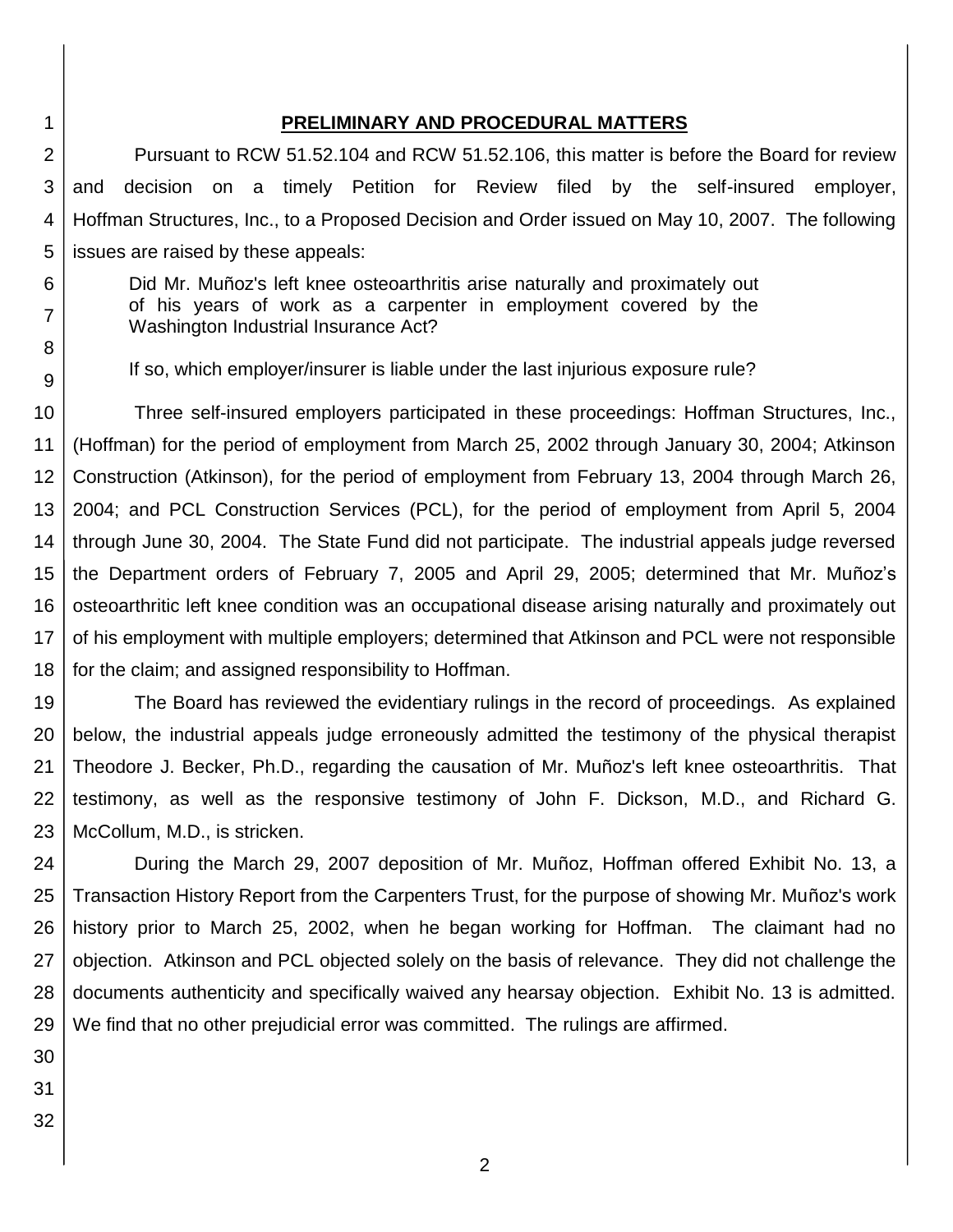## **DECISION**

2 3 4 5 We have granted review to remand this occupational disease claim to the Department to perform a complete investigation. In his Proposed Decision and Order, the industrial appeals judge thoroughly and accurately reviewed the evidence. The following facts and chronology are critical to our decision.

6 7 8 9 10 11 12 13 14 15 16 Mr. Muñoz was born on June 24, 1947. He has worked as a carpenter on various construction projects for all of his working life, beginning in 1976 in San Diego, California. In 1991, he moved to the Northwest, and worked for numerous Washington employers through June 30, 2004. Most of his work has involved building forms for concrete pours. In his testimony, Mr. Muñoz described building upright forms for concrete columns that were anywhere from 10 to 20 feet tall. To climb the forms, he used a whaler, which is a homemade ladder. When he was on the whaler, he would be hooked to the form with a safety belt and harness, and hold on with his knees and feet, causing pressure in his legs and knees. When he built forms for concrete deck pours, he testified that he spent 40 to 60 percent of his time kneeling, sometimes on rebar. When he knelt on one knee, it would usually be his left. He was also required to squat and bend while constructing forms for deck pours.

17 18 19 20 21 22 23 24 Mr. Muñoz probably began having knee problems sometime in 1998 or 1999, but the first documented medical visit in this record occurred on October 16, 2001. On that date, the claimant complained of left knee pain to Edmund Lowinger, M.D, who referred him to James Russo, M.D., an orthopedic surgeon. Dr. Russo saw Mr. Muñoz on December 26, 2001. At that time, he complained of diffused joint pain. Dr. Russo referred the claimant to a rheumatologist, who diagnosed an inflammatory arthritic process involving multiple joints. That condition has been brought under control by Prednisone and Mr. Muñoz is not contending that it is related to employment.

25 26 27 28 29 In January 2002, Mr. Muñoz began to focus more on his left knee as the critical issue. Dr. Russo referred him for an MRI, which was obtained on January 11, 2002, and revealed advanced degenerative changes of the knee, with osteophyte formation; medial compartment narrowing; advanced medial compartment chondromalacia; a complex tear of the posterior horn of the medial meniscus; a partial tear of the anterior cruciate ligament; a probable tear of the posterior

30

- 31
- 32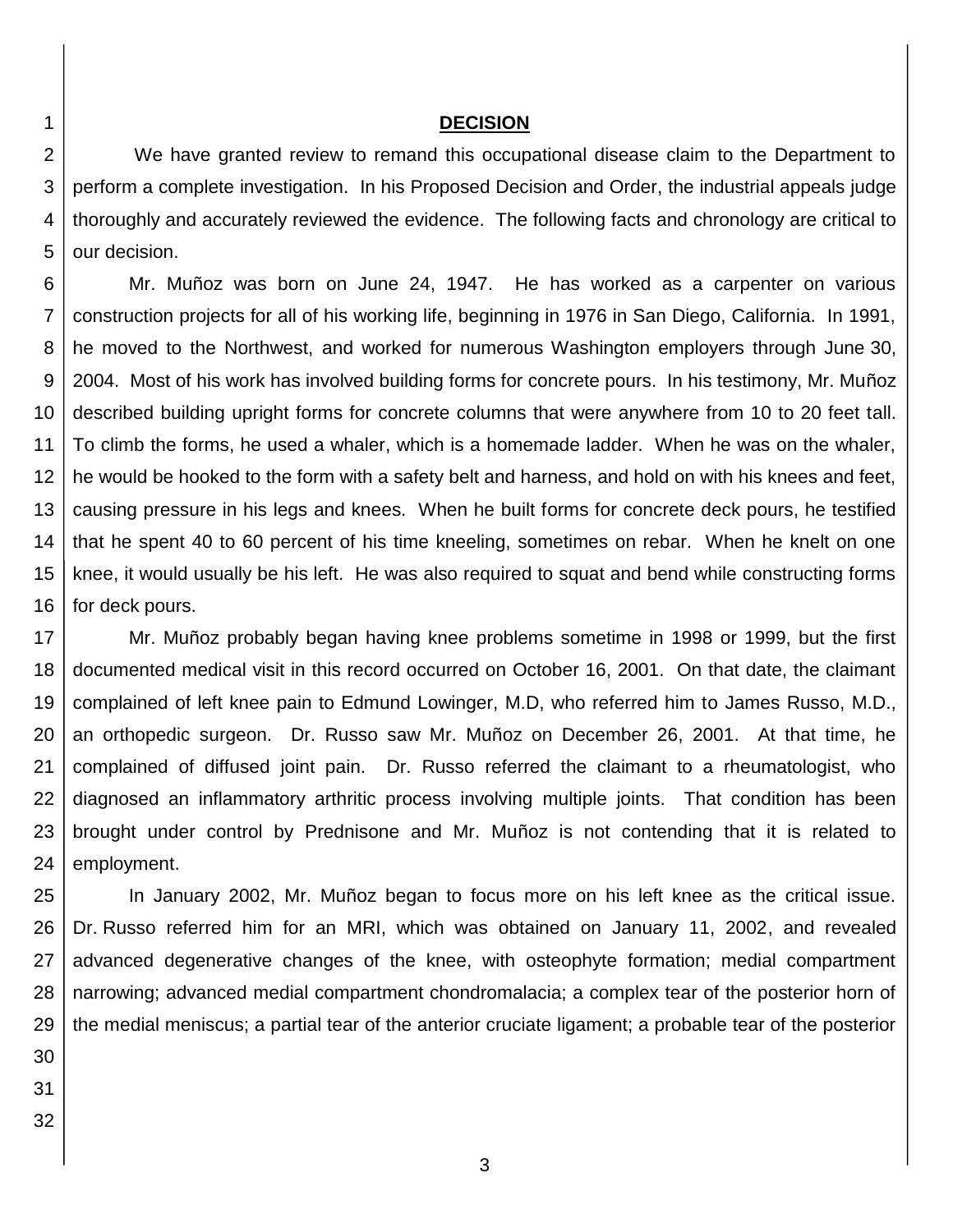1 2 3 4 5 cruciate ligament; mild to moderate joint effusion; advanced denudement of the articular surface medially; and a bipartite patella, probably congenital. Mr. Muñoz was diagnosed as having full blown, grade 4 (on a scale of 0 to 4) left knee osteoarthritis. According to Dr. Russo, Mr. Muñoz would probably have had a ratable impairment under the *AMA Guides* at that time and he would have advised against kneeling, squatting, and deep knee bends. Russo Dep. at 22-23; 28-32.

6 7 8 9 10 11 12 13 On January 23, 2002, Dr. Russo discussed the MRI results with Mr. Muñoz and treatment options. Mr. Muñoz then began his employment with Hoffman on March 25, 2002. That employment continued through January 30, 2004. Leonard Grinde, Hoffman's general foreman, testified that Mr. Muñoz worked on the City Hall project during most of that period, building forms for stem walls, curbs, bulkheads, and slabs, as well as constructing safety railings for stairways and elevator shafts. He also removed and replaced 18 inch square pieces of carpet, so that registers could be repaired. Mr. Muñoz did not construct forms for columns nor was he required to climb ladders.

14 15 16 17 18 19 20 21 Mr. Muñoz apparently sought no further treatment for his left knee until June 24, 2003, when he again saw Dr. Russo, who observed mild left knee effusion. He saw Dr. Russo one last time, on October 1, 2003. During that visit, Mr. Muñoz reported he was doing very well on Prednisone for his other joints, but not for his left knee. The first weight bearing films of the left knee were taken at that time and they showed bone on bone contact. Dr. Russo discussed total knee replacement surgery with the claimant and referred him to Fredrick Huang, M.D., because Dr. Russo was in the process of retiring. Dr. Huang first saw Mr. Muñoz on October 13, 2003, and also recommended surgery.

22 23 24 25 26 27 28 However, the claimant did not undergo surgery at that time. He continued working for Hoffman through January 30, 2004, and completed his portion of a workers' compensation claim on that date, naming Hoffman as his employer. On February 4, 2004, Dr. Russo's office stamped his signature on the application and Hoffman's third party administrator, G.E. Young, received the claim on February 11, 2004. Exhibit No. 11; 9/18/06 Tr. at 94. The claim number pre-stamped on Exhibit No. 11 was X-621046. As explained in WAC 296-20-010(10): "State fund claims have six digit numbers or a letter and five digits preceded by a letter other than 'S,' 'T,' or 'W' . . . Self-insured

- 29
- 30
- 31 32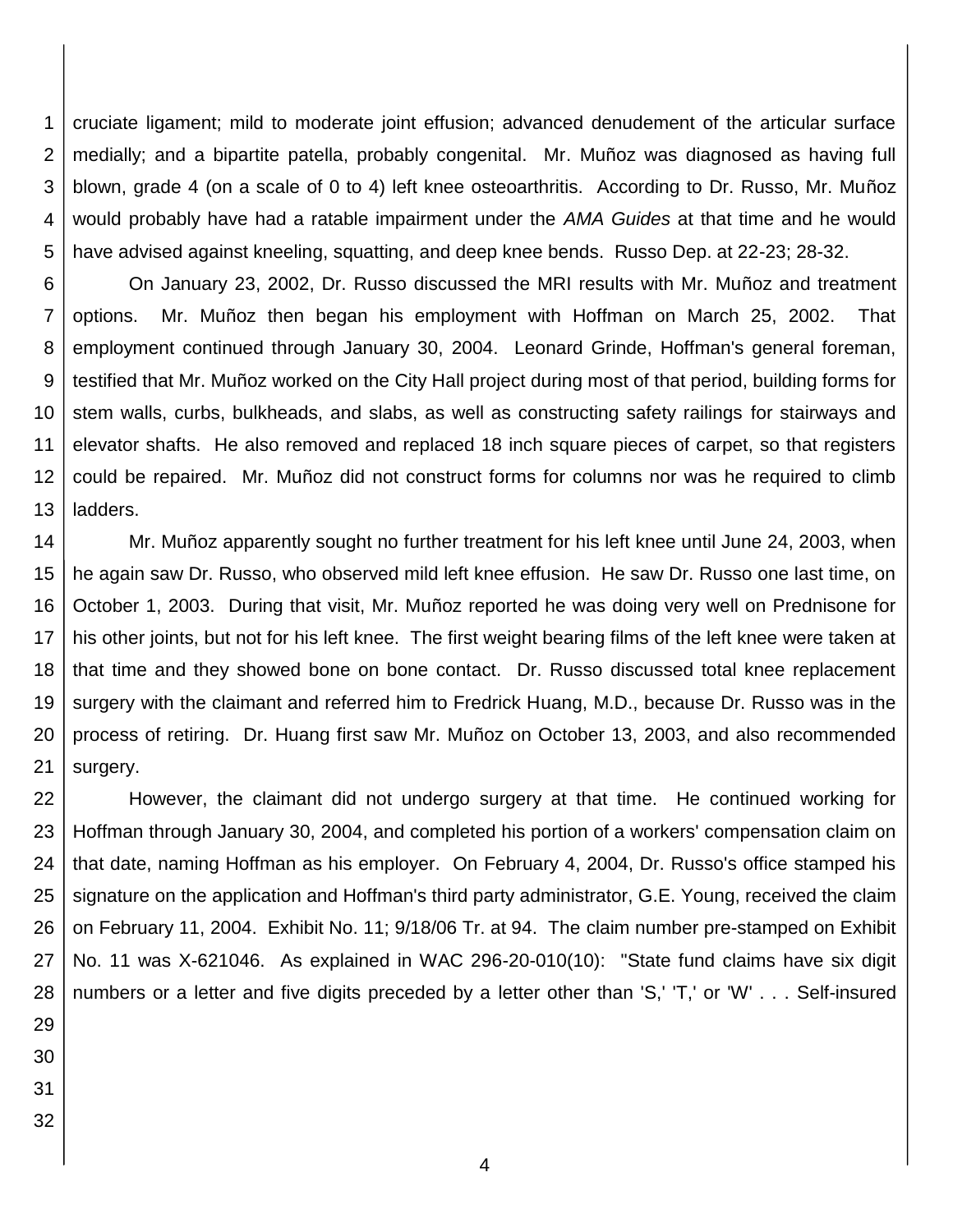1 2 3 4 5 claims are six digit numbers or a letter and five digits preceded by an 'S,' 'T,' or 'W.'" Thus, the form provided to Mr. Muñoz by Dr. Russo's office was for a State Fund claim, not a self-insured claim. Mr. Muñoz was therefore required to re-file, using a Self-Insurer Accident Report that was pre-stamped with Claim No. W-49124. That form was received by G.E. Young on February 26, 2004 and by the Department's Self-Insurance Section on April 12, 2004. Exhibit No. 8.

6 7 8 9 10 11 Mr. Muñoz began working for Atkinson on February 13, 2004, doing what he described as ground work. That job ended on March 26, 2004, and he performed his last stint as a carpenter from April 5, 2004 through June 30, 2004, with PCL, cutting two by fours with a chop saw, which required no kneeling and was lighter work in nature than his regular carpenter duties. Dr. Huang then took him off work on July 1, 2004, and performed a total knee replacement on December 7, 2004.

12 13 14 15 16 17 18 19 20 21 22 23 24 25 26 27 The claimant presented the testimony of Dr. Huang, an orthopedic surgeon, and Dr. Becker, a physical therapist. Hoffman presented the testimony of Richard G. McCollum, M.D., an orthopedic surgeon who examined Mr. Muñoz on January 6, 2005, at Hoffman's request, and John F. Dickson, M.D., a rheumatologist, who gave opinions based on a review of the medical records. The claimant also took Dr. Russo's deposition at the industrial appeals judge's direction, to determine when Mr. Muñoz's condition became disabling and when that information was communicated to the claimant. Apparently, the industrial appeals judge sought this information based on a misunderstanding of the mechanism for determining the date of manifestation. In the Proposed Decision and Order, he stated that: "The date of manifestation of disease or disability is the point in time when contemporaneous medical evidence of disability or need for treatment is coupled with knowledge on the worker's part, that a disease or disability exists." Proposed Decision and Order, at 18. However, under *Boeing v. Heidy*, 147 Wn.2d 78 (2002), the worker's knowledge is irrelevant. Instead, RCW 51.32.180(b) provides that "for claims filed on or after July 1, 1988, the rate of compensation for occupational diseases shall be established as of the date the disease requires medical treatment or becomes totally or partially disabling, whichever occurs first, and without regard to the date of the contraction of the disease or the date of filing the claim."

28 29 30 Dr. Huang concluded that Mr. Muñoz's occupational duties had a direct relationship to the development of his left knee osteoarthritis. He noted that: "From the description of the duties you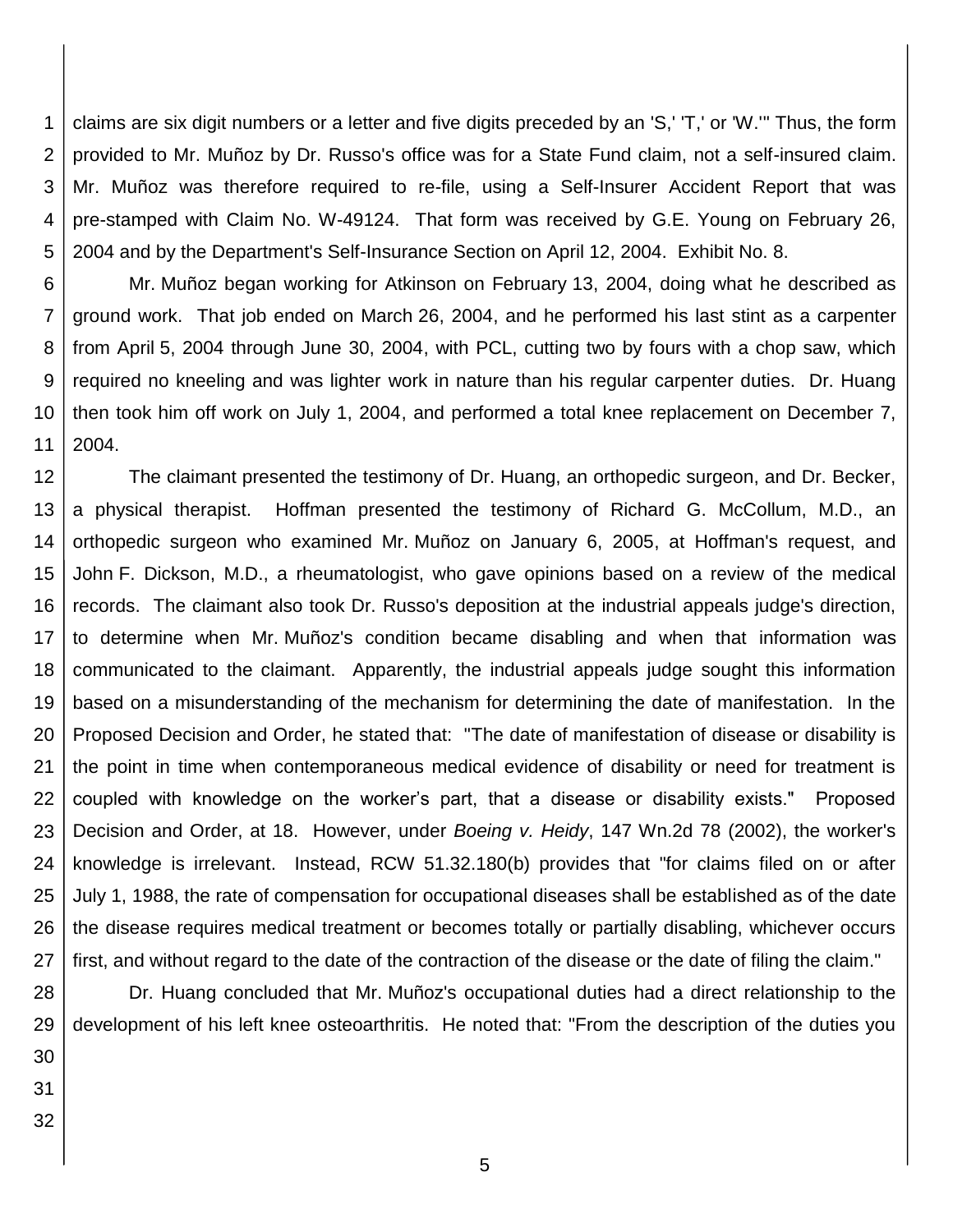1 2 3 4 5 6 7 8 9 10 11 12 13 just gave, I think it's clear he was doing very strenuous work, repetitively. And we know that with degenerative joint disease, there is a factor of accumulation of, basically, trauma. And I think your description indicates that he probably subjected his knees to trauma on a daily basis when he was at work." Huang Dep. at 11. When asked if Mr. Muñoz's employment with Hoffman, Atkinson and PCL after January 2002 had caused the conditions documented in the January 11, 2002 MRI, Dr. Huang responded: "It's certainly clear that he had advanced arthritis on the MRI of January 11, 2002. It is difficult to know how severe symptoms are just based on the MRI report. So in answer to your question, yes, it's certainly possible that the employment after the MRI was done did not cause the arthritic problems, but it's certainly possible that duties at those positions could exacerbate his symptoms associated with his arthritis." Huang Dep. at 17. Dr. Huang conceded that he had no opinion regarding causation and Mr. Muñoz's last three employments (Huang Dep. at 18) and that the condition would probably have progressed even if Mr. Muñoz had not continued to work. Huang Dep. at 16-17.

14 15 16 17 18 19 20 21 22 Mr. Muñoz's other witness regarding causation was the physical therapist, Dr. Becker. He testified that one cause of arthritis, aside from rheumatism and genetics, "has to do with the loading in biomechanical forces and joint mechanisms." Becker Dep. at 16. His theories were disputed by both Dr. Dickson (9/27/06 Tr. at 59-69) and Dr. McCollum (McCollum Dep. at 24-26). Dr. Becker related Mr. Muñoz's osteoarthritis to the type of work he was doing. When asked if Mr. Muñoz's knee would have worsened after the January 11, 2002 MRI, as he continued to work through 2004, Dr. Becker responded that "once the structure is degenerated and the force continues to be loaded, it's a very steep curve. So it's very fast in how it will degenerate in a shorter period of time." Becker Dep. at 25.

23 24 25 26 27 Dr. McCollum examined Mr. Muñoz on January 6, 2005. He noted that the January 11, 2002 MRI showed "very severe end-stage arthritis of the left knee." McCollum Dep. at 20. When asked whether Mr. Muñoz's degenerative arthritis "was caused in full or in part by his employment between March 25, 2002, and June 30, 2004," he responded in the negative. McCollum Dep. at 21. He came to that conclusion because the January 11, 2002 MRI already showed

- 28 29
- 30
- 31 32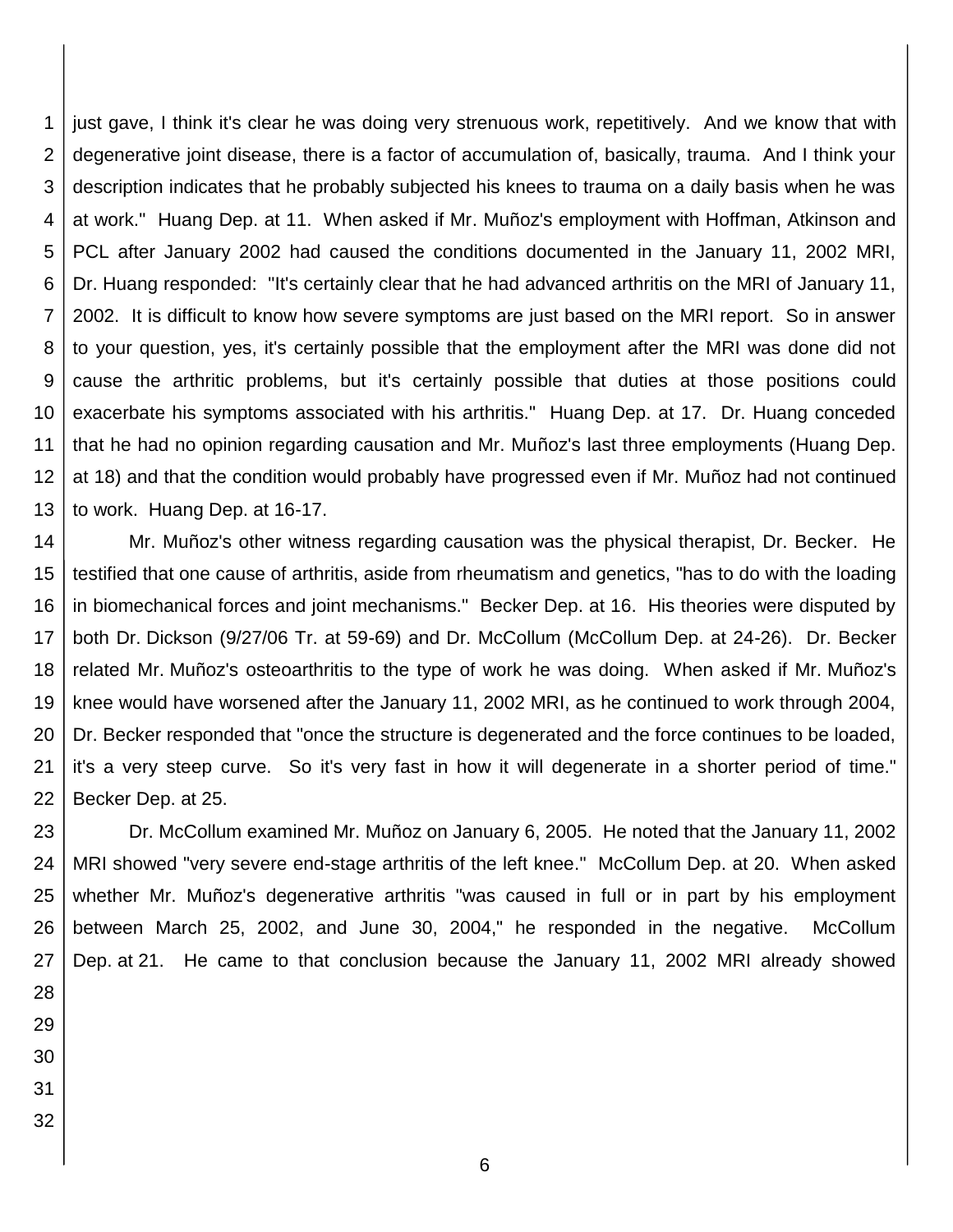1 2 3 4 end-stage arthritis, two and a half months prior to March 25, 2002; and because the onset of knee pain was December 26, 1999, according to the accident report. Furthermore, as a general proposition, Dr. McCollum does not believe repetitive activities have been shown to cause osteoarthritis.

5 6 7 Dr. Dickson performed a record review at Hoffman's request. Like the other doctors, he noted that Mr. Muñoz had advanced arthritis in his left knee as of January 11, 2002. When asked what role occupation plays in the development of osteoarthritis, he responded:

8 9 10 11 12 13 That is a very thorny question that has not been completely answered at this point. Those people who view osteoarthritis as a wear-and-tear phenomenon, which it is not, oftentimes look to occupational or use exposures as potential causes for wear and tear. When occupation activity, physical activity, is examined, it shows either one of two things: no association with osteoarthritis in weight-bearing joints; or a very small association that can be totally overridden by the other factors that I previously mentioned as risk factors [i.e., genetics, weight, gender, and age].

9/27/06 Tr. at 59.

14

21

22

23

24

25

26

27

28

29

30

31

32

15 16 17 18 19 20 He pointed out that "people have repeatedly looked at runners and compared them with non-runners to determine if they are at risk for osteoarthritis or degenerative joint disease of weight-bearing joints, and the studies show that there is no difference. People who jog 20 to 40 miles a week for 40 years have no increased osteoarthritis compared with non-runners." 9/27/06 Tr. at 61. However, Dr. Dickson did acknowledge that the symptoms of osteoarthritis would likely be affected by working as a carpenter, in the following exchange:

- Q. (by Mr. Hall) Doctor, you -- in response to Mr. Slagle's question, towards the end he asked you whether the distinctive conditions of Mr. Muñoz's occupation as a industrial carpenter between March of '02 and January--end of January '04 had any impact at all on his osteoarthritis. You said it was extraordinarily unlikely that it did. Did I --
- A. Let me -- let me hasten to expand on that.
- Q. All right.
- A. As far as the underlying process of osteoarthritis, I think it would be extraordinarily unlikely. It just has not been shown by scientific evidence to be the case.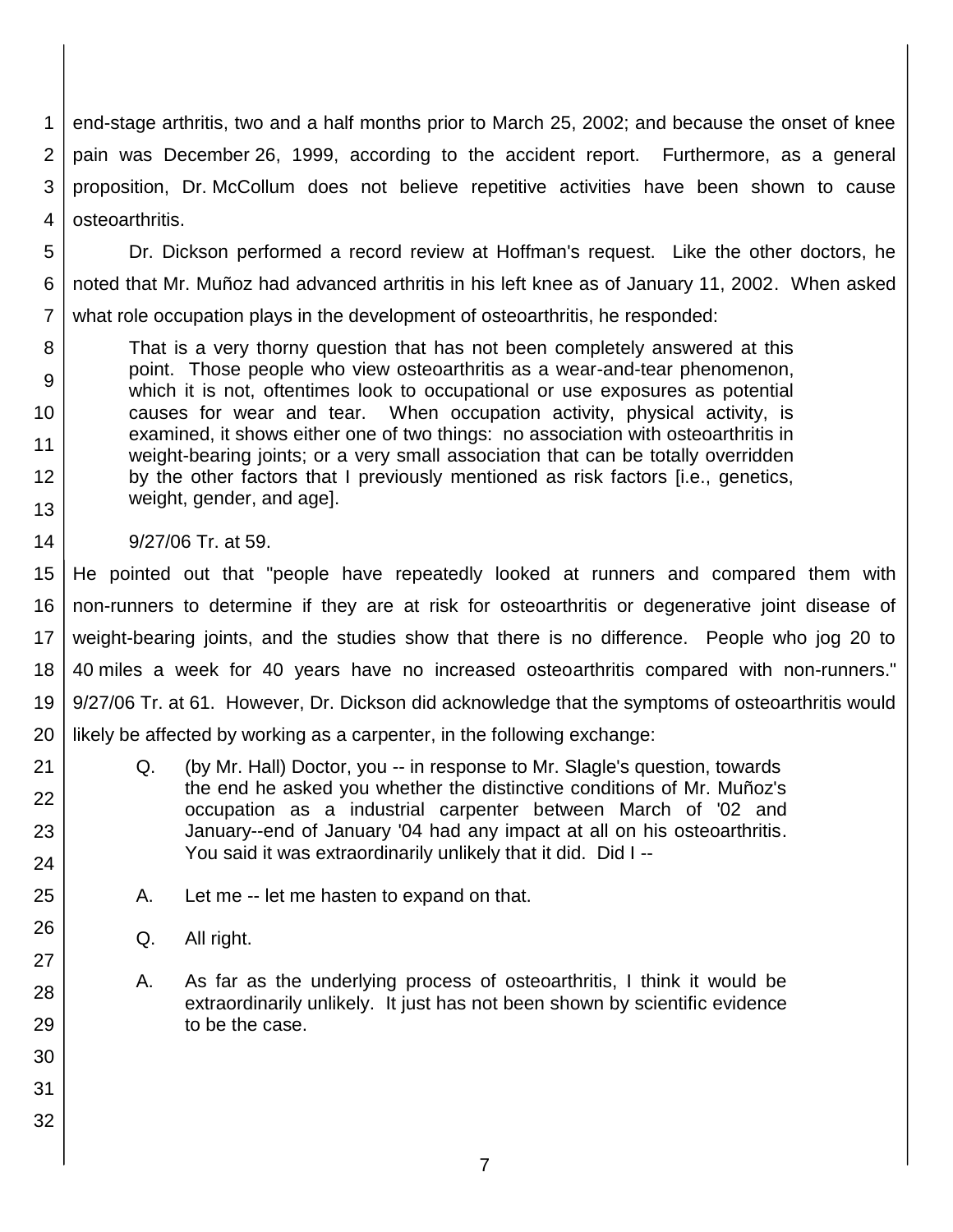His occupation as a carpenter would definitely affect the symptoms in his joint. As I say, osteoarthritis is a disease where activity aggravates the symptoms without necessarily aggravating the underlying disease. That's the crucial thing that people don't understand: Because something causes a symptom doesn't mean it was the cause of a problem. 9/27/06 Tr. 75-76. Dr. Dickson also stressed the significance of symptoms, saying that it is the combination of the

MRI findings, the symptoms, and joint dysfunction that lead to total knee replacement surgery. One would never perform the surgery based solely on an MRI. 9/27/06 Tr. at 77.

The industrial appeals judge requested that Dr. Russo's testimony be taken by deposition. As he noted, the purpose of that testimony was not to address causation, but rather the question of when Mr. Muñoz's condition became disabling or was in need of treatment, for purposes of establishing the date of manifestation. Nonetheless, Dr. Russo was questioned regarding causation, without objection. He agreed that the January 11, 2002 MRI showed full blown left knee arthritis. Regarding causation, he said "I'm not sure to this day that we absolutely know the etiology of degenerative arthritis." Russo Dep. at 19. He agreed that "certain occupations expose people to more risk of injury, and if they've had documented evidence of episodic injuries to their knees, things that we know can progress down the [road] to arthritis, then I think job relatedness becomes an issue. But I am not sure that simply walking and climbing in and of itself is likely to lead to an arthritic condition of the knee." Russo Dep. at 19.

In the current case, Dr. Russo did not file a claim for Mr. Muñoz because he did not believe his condition was work-related. He noted that degenerative arthritis is a progressive disorder, although the rate of decline varies. He had no opinion regarding whether Mr. Muñoz's employment after January 11, 2002 contributed in any way to the progression of his degenerative arthritis. However, he echoed Dr. Dickson, saying that one would never perform total knee replacement surgery based solely on an MRI. "It's always a decision that's based on symptom level. You can see some horrible looking MRIs, but it's what their symptom level is primarily that drives a decision to joint replacement . . . never would you say someone needed a total knee just looking at an MRI." Russo Dep. at 41.

1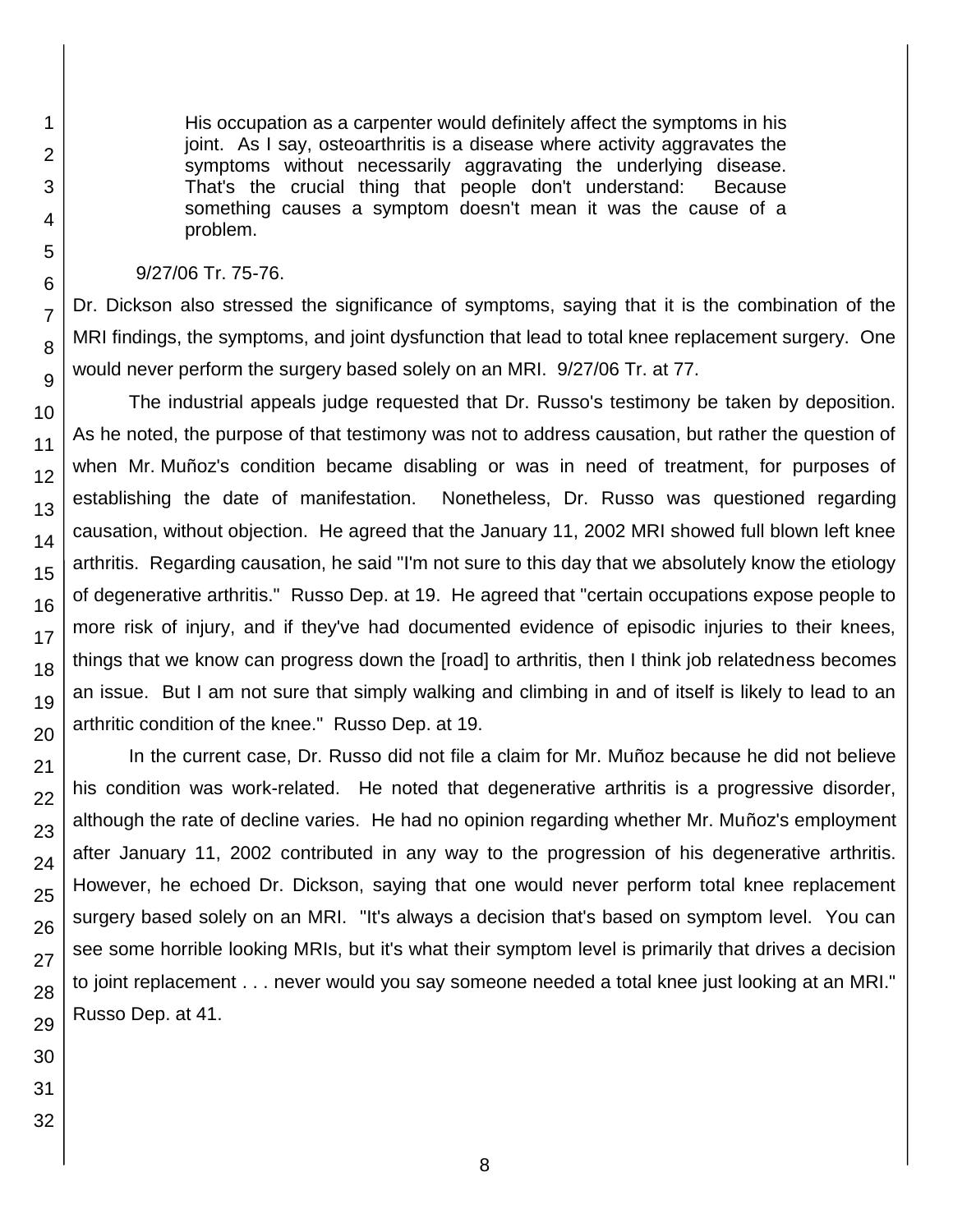### **ANALYSIS**

2 3 4 5 6 7 8 9 10 11 In its Petition for Review, Hoffman renews its objection to the admissibility of a physical therapist's testimony regarding medical causation. The employer argues that, in the absence of that testimony, there is no medical evidence that Mr. Muñoz's employment at Hoffman affected his already symptomatic osteoarthritis, which was described as full blown prior to his employment with Hoffman. In tandem with that argument, Hoffman contends that Washington has not adopted the last injurious exposure rule as a method of proving causation, but only as a rule of assignment of responsibility. The employer therefore contends that Mr. Muñoz was required to prove that his employment at Hoffman caused or contributed to his osteoarthritis, not just that his years of employment as a carpenter caused the condition. Hoffman relies on *Safeway, Inc. v. Martin*, 76 Wn. App. 329 (1994), for that proposition.

#### 12 **Admissibility of a physical therapist's testimony regarding medical causation.**

13 14 15 16 17 18 19 We begin with the question of whether the worker has proved that his left knee osteoarthritis arose out of his employment. Medical testimony is required to prove that employment caused the condition complained of. *Dobbins v. Commonwealth Aluminum Corp.*, 54 Wn.App. 788 (1989); and *Jackson v. Department of Labor & Indus.*, 54 Wn.2d 643 (1959). The question here is whether Theodore Becker, Ph.D., a physical therapist, is qualified to give a medical causation opinion and whether he should have been allowed to give his opinion regarding the cause of Mr. Muñoz's osteoarthritis.

20 21 22 23 24 25 The Board has previously addressed Dr. Becker's expert qualifications as a physical therapist, with a specialty in biomechanics. We have approved the use of his findings based on a physical capacities evaluation (PCE) as the basis for an impairment rating. *In re Bertha Ramirez,*  BIIA Dec., 03 14933 (2004). Likewise, we have held that an occupational therapist is competent to testify to her PCE findings and the limitations she would impose on the worker. *In re Peter Kunst*, BIIA Dec. 04 14164 (December 6, 2005).

26 27 28 29 Performing a PCE and determining a patient's limitations are well within the scope of practice for a physical therapist. Indeed, under WAC 296-20-01002, the Department requires that a PCE be conducted by a licensed occupational or physical therapist. In the current case, however, Dr. Becker's testimony was offered solely on the question of medical causation. He conducted a

30

- 31
- 32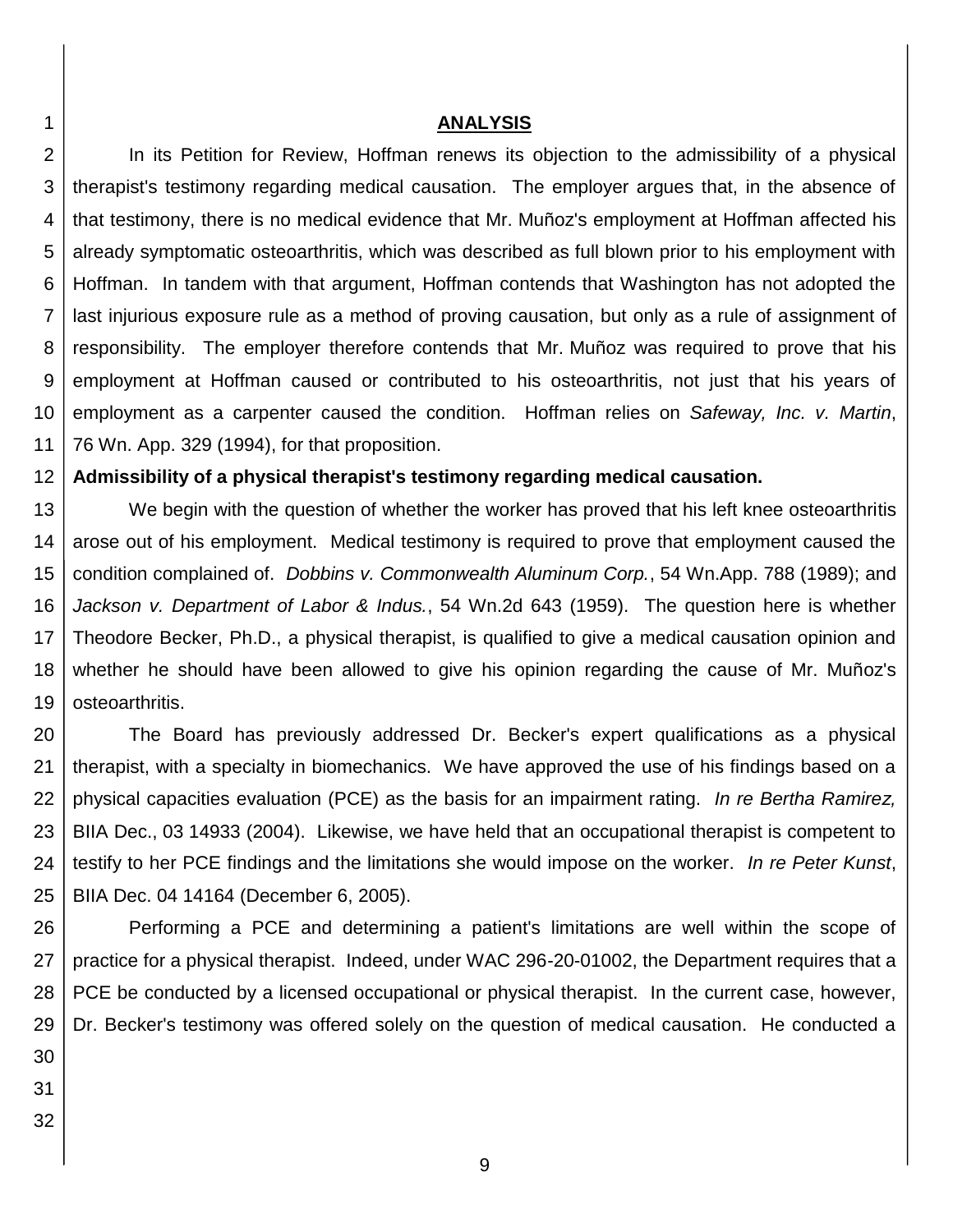1 2 3 forensic evaluation on August 4, 2006, and apparently reviewed no medical records. He did not review the January 11, 2002 MRI, noting that reading MRIs is not part of his practice. Becker Dep. at 26-27.

4 5 6 7 8 We have not previously resolved the question of whether a physical therapist is competent to offer an opinion regarding medical causation. The issue was raised, but not addressed, with respect to Dr. Becker's testimony in *In re William Hood, Jr.*, Dckt. No. 02 16117 (June 15, 2003). At that time, we suggested that the testimony of a physical therapist was insufficient to establish medical causation. We noted:

- 9 10 11 12 Because it is not material to our decision, we decline to address whether this testimony, which appears to be medical opinion, should have been allowed. We note, however, that discussion of biomechanics or human behavior as it relates to whether Mr. Hood's left shoulder condition arose from work or from a fall, does not seem to have anything other than medical significance. The witness conceded that this was not the kind of thing he was usually asked about.
	- *Hood*, at 2.
- 15 RCW 18.74.010 defines physical therapy as follows:

16 17 18 19 20 (3) "Physical therapy" means the care and services provided by or under the direction and supervision of a physical therapist licensed by the state. The use of Roentgen rays and radium for diagnostic and therapeutic purposes, the use of electricity for surgical purposes, including cauterization, and the use of spinal manipulation, or manipulative mobilization of the spine and its immediate articulations, are not included under the term "physical therapy" as used in this chapter.

21 This statutory language does not authorize physical therapists to diagnose medical conditions or to

22 determine causation, an integral part of the diagnostic process. The language of RCW 18.74.010

- 23 stands in marked contrast to RCW 18.225.010, which defines social work as follows:
- 24 25 26 27 (6) "Independent clinical social work" means the diagnosis and treatment of emotional and mental disorders based on knowledge of human development, the causation and treatment of psychopathology, psychotherapeutic treatment practices, and social work practice as defined in advanced social work. Treatment modalities include but are not limited to diagnosis and treatment of individuals, couples, families, groups, or organizations.
- 28

13

- 29
- 30
- 31
- 32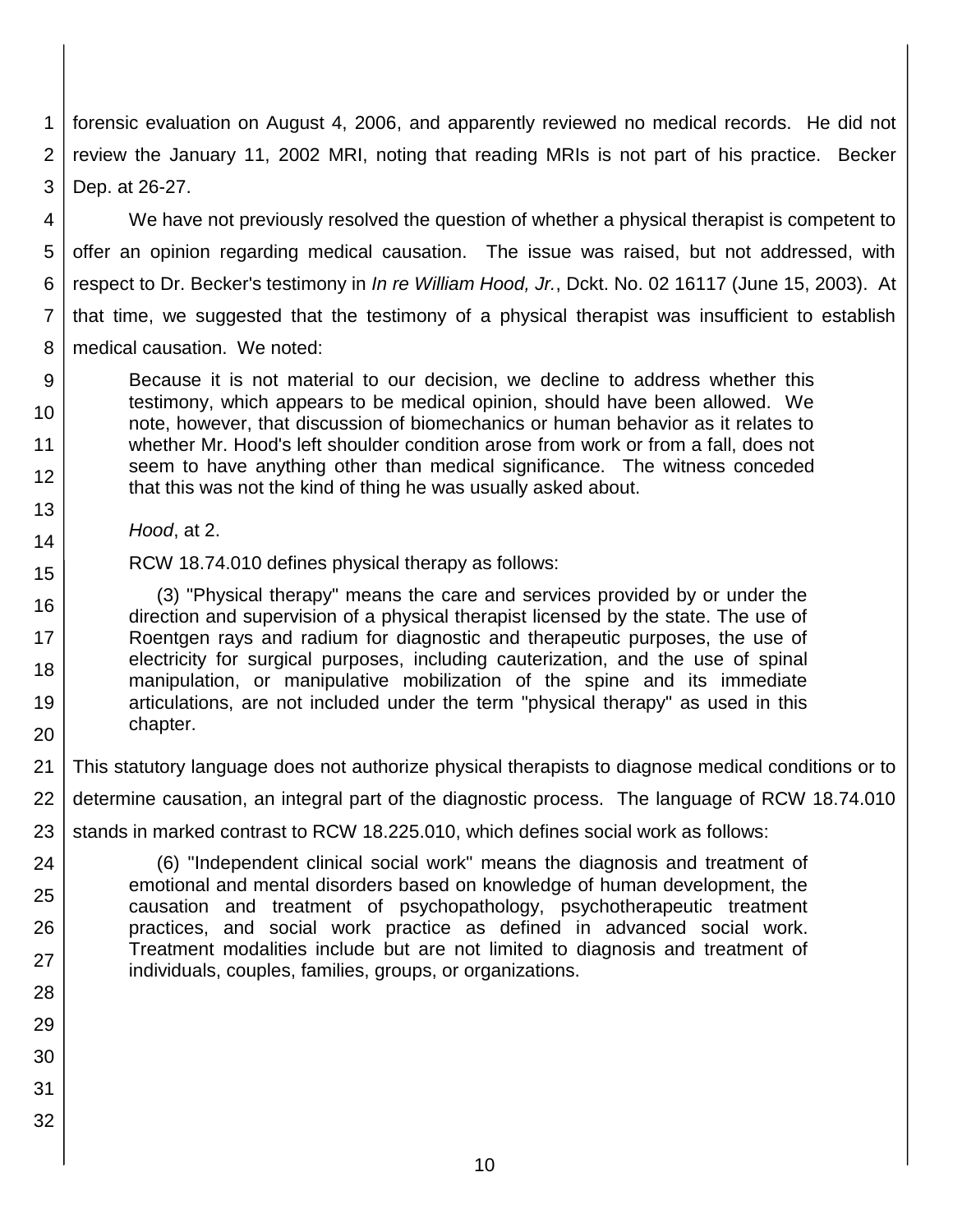1 2 3 4 5 6 Based on that provision, we have permitted social workers to testify regarding the causation of mental health conditions. *In re Kathleen Bojano*, Dckt. No. 02 23177 (April 7, 2004). In the same way, we have permitted psychologists to testify regarding causation. *In re Robert Hedblum*, BIIA Dec., 88 2237 (1989). However, we have concluded that medical testimony is required to establish a causal connection between occupational noise and hearing loss; an audiologist's testimony is not sufficient. *In re Virgil Degolier,* BIIA Dec., 60,471 (1983).

7 8 9 10 11 12 In determining whether physical therapists are qualified to offer opinions regarding medical causation, we note that the Department has not included physical therapists within the group of practitioners who are permitted to sign accident forms or certify time-loss compensation. WAC 296-20-01002. Two of the key questions in the filing of a claim are the diagnosis of the worker's condition and a determination of causation. Thus, the Department has excluded physical therapists from the list of providers who may make those determinations.

13 14 15 16 17 18 19 20 21 22 23 24 25 In addition, Dr. Becker candidly admitted that he cannot read MRIs, nor did he review the medical records. There is no suggestion in this record that the diagnosis of osteoarthritis is within the expertise of a physical therapist. Indeed, the problem with a physical therapist making such a diagnosis is well illustrated here, where Mr. Muñoz was referred to a rheumatologist, who diagnosed an inflammatory arthritic condition, which is separate from the osteoarthritic left knee condition. A physical therapist would clearly not be qualified to make such a differential diagnosis. Dr. Becker appeared to concede as much. He was asked: "Is the result of that dysfunction or that excessive force represented in traumatic arthritis?" He responded: "Well, it can ultimately be presented in a number of clinical presentations and, of course, that could be one that a physician would diagnose ultimately . . .." Becker Dep. at 17. We hold that it was not within the scope of Dr. Becker's practice as a physical therapist to determine the cause of Mr. Muñoz's left knee osteoarthritis. Dr. Becker's testimony is therefore stricken, as is the responsive testimony of Drs. Dickson and McCollum.

#### 26 **The claimant's burden of proof with respect to causation.**

27 28 29 30 We turn then to the question of whether Mr. Muñoz was required to prove that his employment at Hoffman contributed in some way to his osteoarthritis, or only that his condition arose out of years of employment as a carpenter. The answer depends on the nature of the last

- 31
- 32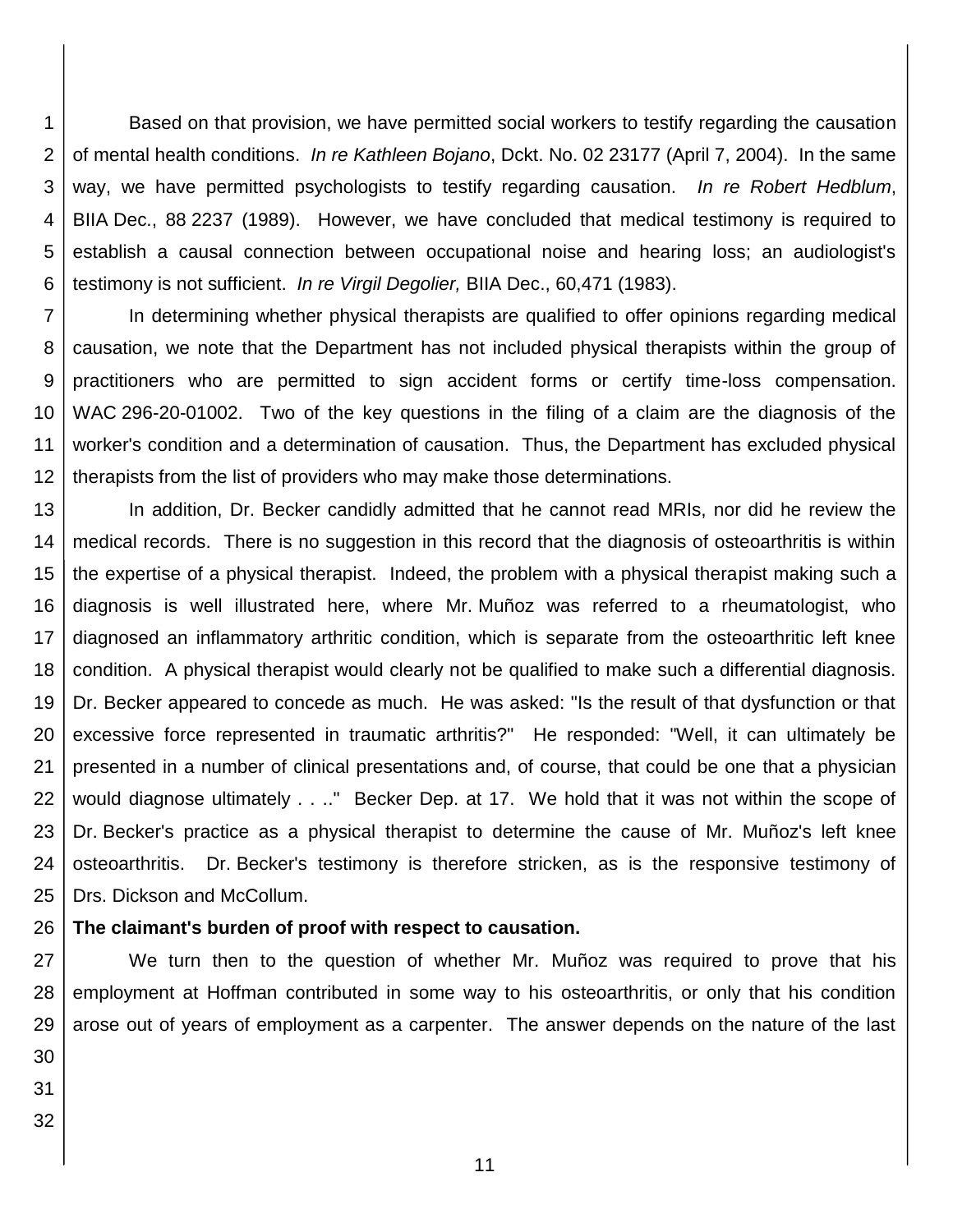1 2 3 4 5 6 7 8 9 10 injurious exposure rule, adopted by the Supreme Court in *Weyerhaeuser Co. v. Tri*, 117 Wn.2d 128 (1991). Under *Tri*, the insurer on the risk during the most recent exposure that bears a causal relationship to the disability is solely liable for the entire claim. *Tri*, 117 Wn.2d at 136. The last injurious exposure rule has two parts, the rule of proof (i.e., proof of causation) and the rule of assignment of responsibility. *Tri*, 117 Wn.2d at 134-135. Hoffman argues that the Supreme Court only adopted the rule of assignment in *Tri*, citing *Safeway, Inc. v. Martin*, 76 Wn. App. 329, 333 (1994). In *Martin*, the Court of Appeals noted that the Supreme Court had not explicitly adopted the rule of proof. According to Hoffman, Mr. Muñoz was therefore required to prove that his left knee osteoarthritis arose out of his employment with Hoffman from March 25, 2002 through January 30, 2004, not just that it arose from his years of employment as a carpenter.

11 12 13 14 15 16 17 18 19 20 21 In *Tri*, causation was conceded, so only the rule of assignment was at issue. The Supreme Court stated: "Today we adopt the rule only for purposes of determining liability among successive insurers in occupational disease cases." *Tri*, 117 Wn.2d at 140 n.1 (1991). However, the Supreme Court also referred approvingly to our decision in *In re Lester Renfro*, BIIA Dec. 86 2392 (1988), noting that: "The rule also provides the benefit of not requiring the disabled worker to meet the often impossible burden of proving how a given exposure contributed to his or her disease." *Tri*, 117 Wn.2d at 137. Furthermore, in its subsequent opinion in *Fankhauser v. Department of Labor & Indus.*, 121 Wn.2d 304, 311 (1993), the Supreme Court relied on *Tri* and reiterated that: "The last injurious exposure rule is actually two rules: a rule of proof and a rule for assignment of responsibility." *Fankhauser*, 121 Wn.2d at 311. As in *Tri*, only the rule of assignment was at issue in *Fankhauser*, because causation was conceded.

22 23 24 25 26 27 28 29 Nonetheless, the Supreme Court has twice stated that the last injurious exposure rule includes the rule of proof. We therefore agree with our industrial appeals judge. The Supreme Court has adopted the last injurious exposure rule in its entirety, not just one aspect, as Hoffman argues. We hold that, in an occupational disease case involving alleged exposures with multiple employers, the worker is only required to prove that the medical condition arose naturally and proximately out of the aggregate occupational exposure. If the worker satisfies that burden, then the insurer on the risk during the most recent exposure that bears a causal relationship to the disability is solely liable for the entire claim under *Tri* and *Fankhauser.* That employer/insurer may

- 30
- 31
- 32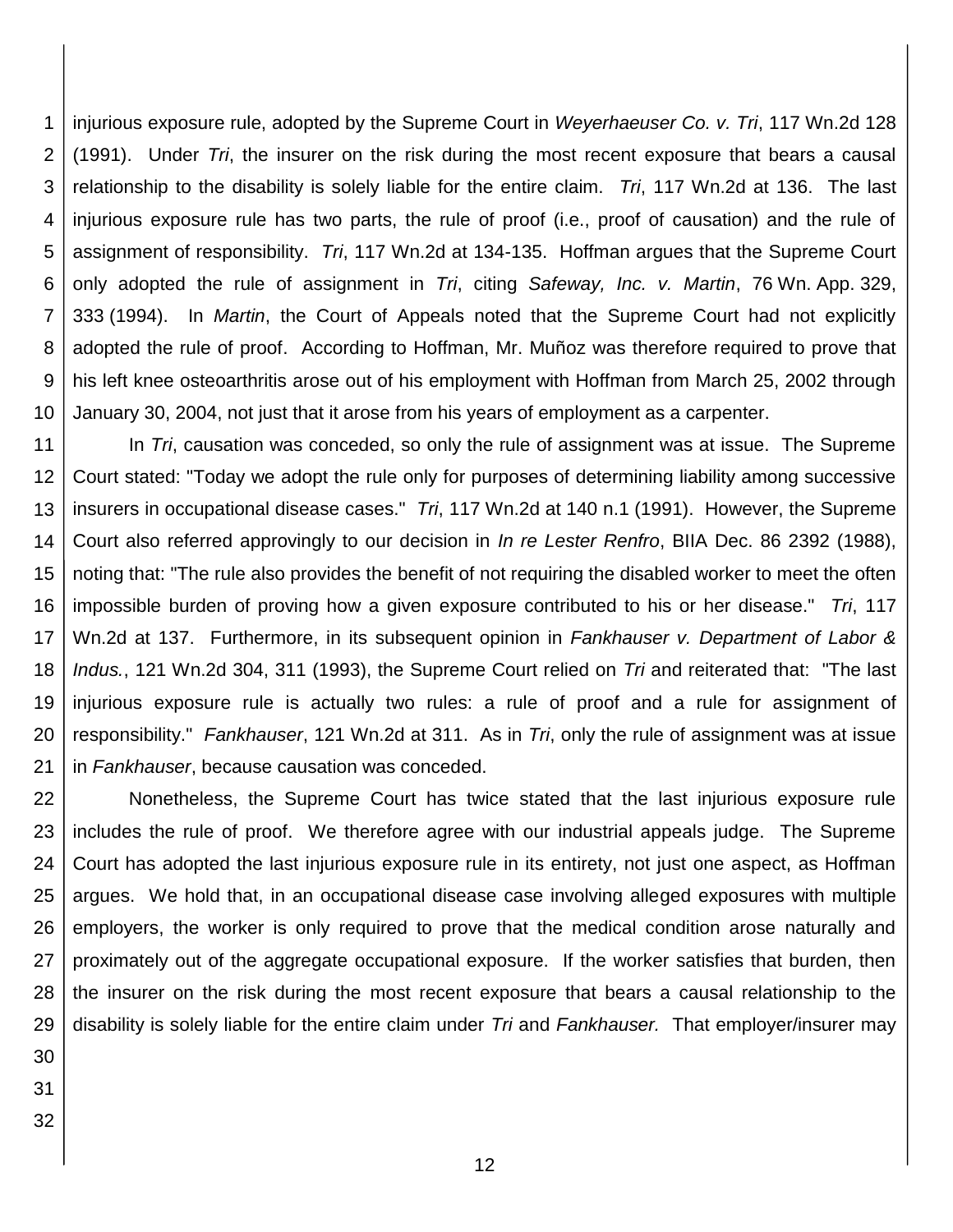1 2 3 avoid liability by showing there was no causal injurious exposure during its period of employment. *In re Charles Jones,* BIIA Dec., 70,660 (1987); *In re Frank Johannes,* BIIA Dec., 67,323 (1985); and *In re David Swendt,* BIIA Dec., 61,790 (1983).

4 **The role of the Department in multiple employer occupational disease cases.**

5 6 7 8 9 10 Finally, we turn to the critical role played by the Department in multiple employer occupational disease cases. When the Department receives an occupational disease claim involving multiple employers, it should first determine whether the worker suffers from an occupational disease arising naturally and proximately out of the distinctive conditions of employment with all potentially responsible employers covered under the Washington Industrial Insurance Act. If so, the Department should then determine the responsible employer/insurer.

11 12 13 14 15 16 17 18 19 20 21 22 23 24 In the current appeal, the Department failed to follow this two-step process. It did not first determine whether Mr. Muñoz's left knee osteoarthritis was an occupational disease and then determine the responsible insurer. Instead, it apparently looked only at the limited question of whether Mr. Muñoz's left knee condition arose out of his employment with Hoffman for the period of March 25, 2002 through January 30, 2004. This approach is reflected in the fact that the October 18, 2004 and February 7, 2005 orders were mailed to Hoffman alone, not to any other employers. It is reflected in the fact that, when Mr. Muñoz appealed the denial of his claim, the Department reassumed jurisdiction to permit Hoffman to schedule a medical examination, rather than scheduling an IME itself. And it is reflected in the language of the October 18, 2004 Department order, in which the Department rejected the claim in part because "the worker's condition pre-existed the alleged injury and was not related thereto." There is no evidence that Mr. Muñoz suffered from left knee osteoarthritis prior to beginning his Washington employment in 1991. Instead, the Department was presumably referring to the findings on the January 11, 2002 MRI, which pre-existed his employment with Hoffman.

25 26 27 28 29 30 The problem with this narrow approach is that the Department appears not to have considered the impact of Mr. Muñoz's employment up through January 11, 2002, the date of the MRI. Nor does it appear that the Department determined whether any of those employers were self-insured or insured with the State Fund. Likewise, the Department failed to consider the subsequent employments with Atkinson and PCL for the periods of February 13, 2004 through March 26, 2004, and April 5, 2004 through June 30, 2004.

31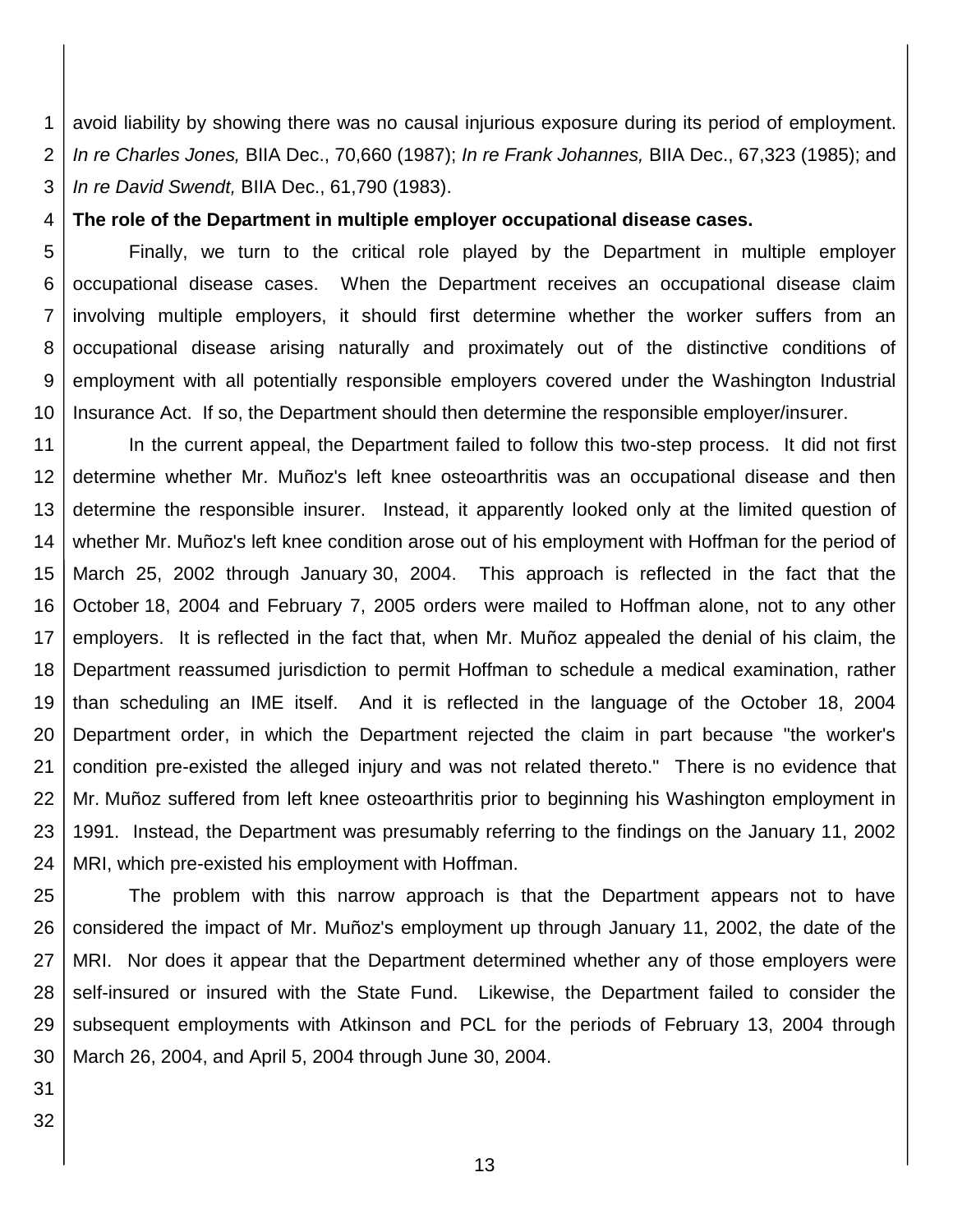1 2 3 4 5 6 7 8 9 10 11 12 13 On appeal, Hoffman filed a motion to join Atkinson and PCL with respect to those periods of employment, and the industrial appeals judge granted that motion. In its first appearance, as well as its Post Hearing Brief, Atkinson argued that there was no authority for joining subsequent employers. Instead, according to Atkinson, the Department was required to make the allowance determination based on whatever exposure had occurred up to the date the claim was filed, which was prior to Mr. Muñoz's employment with either Atkinson or PCL. Atkinson has renewed that argument in its Reply to Petition for Review, with which PCL has joined. They contend that the rights of the parties are fixed as of the date the claim is filed, citing *Ashenbrenner v. Department of Labor & Indus.*, 62 Wn.2d 22 (1963); *Lynch v. Department of Labor & Indus.*, 19 Wn.2d 802 (1944); and *Department of Labor & Indus. v. Landon*, 117 Wn.2d 122 (1991). None of those cases stands for that proposition. *Ashenbrenner* and *Landon* involve the applicable schedule of benefits, as determined by the date of injury or the date of manifestation. *Lynch* simply holds that the law in effect at the time of injury applies to the claim.

14 15 16 17 18 19 20 21 22 Hoffman counters by citing *Metropolitan Stevedore Co. v. Crescent Wharf, et. al.*, 339 F.3d 1102 (9th Cir. 2003), a case arising under the Longshore and Harbor Workers' Compensation Act. However, while the facts in *Metropolitan* are remarkably similar to the facts here, there is one crucial difference. In *Metropolitan*, the worker did not file his claim until after the third employment. Here, the claim was filed prior to the last two employments. Thus, *Metropolitan* does not answer the question of whether the subsequent employers may be joined in proceedings before the Board or, more importantly, whether the Department had the authority to address the potential responsibility of either Atkinson or PCL for Mr. Muñoz's left knee osteoarthritis while the claim was still before the Department.

23 24 25 26 27 28 With respect to the joinder question, CR 19(a)(1) provides for the "joinder of persons needed for just adjudication" as follows: "A person who is subject to service of process and whose joinder will not deprive the court of jurisdiction over the subject matter of the action shall be joined as a party in the action if (1) in his absence complete relief cannot be accorded among those already parties." We have consistently held that, in occupational disease cases involving multiple employers, the issue of claim allowance cannot be fully decided unless all potentially responsible

- 29 30
- 31
- 32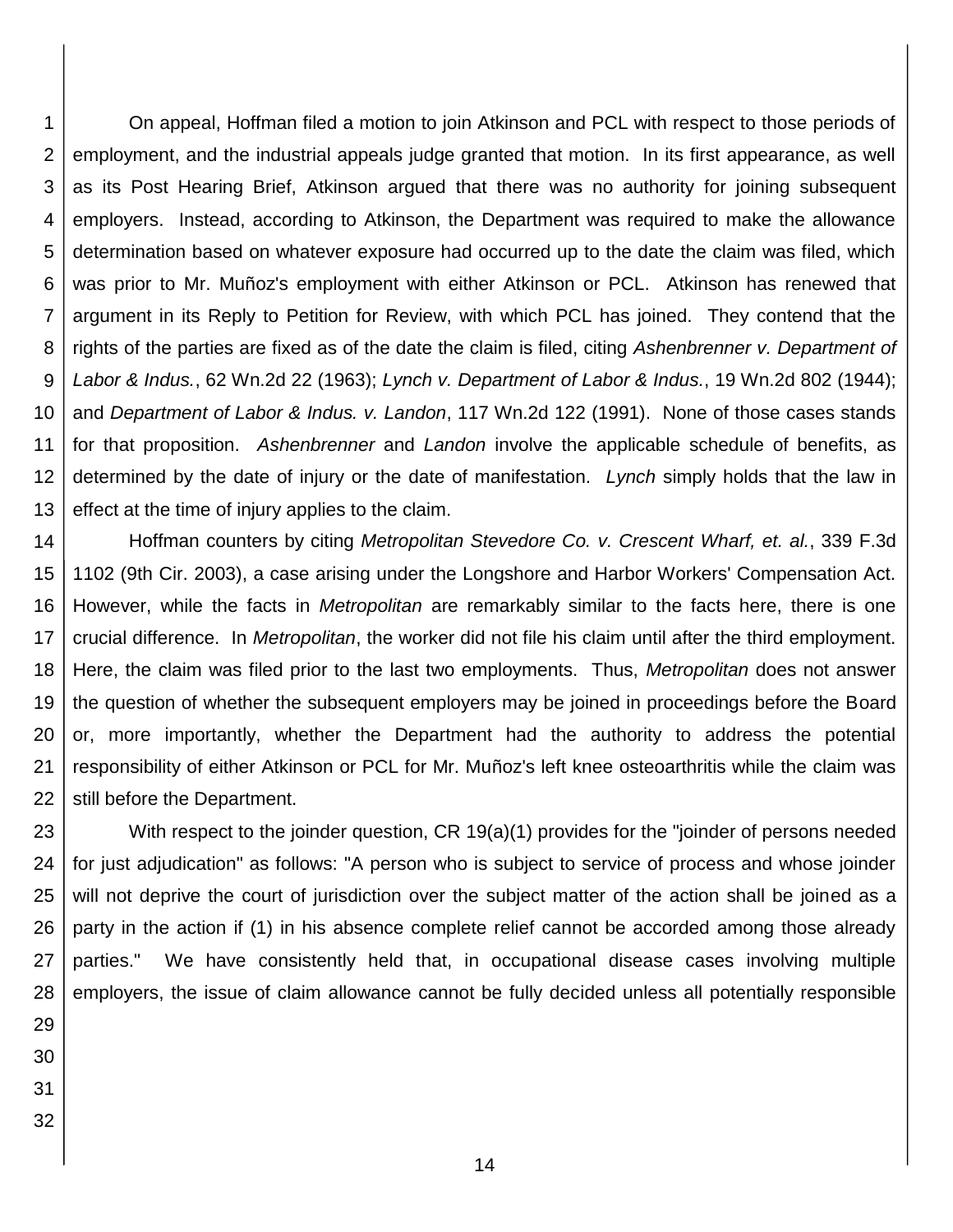1 2 3 4 5 insurers participate. *In re Richard L. Eades*, Dckt. No. 01 17639 (December 20, 2002); *In re Sidney T. Jones, Jr.*, Dckt. No. 00 15875 (January 29, 2002); and *In re Daniel G. Pingley*, BIIA Dec., 01 16177 (2003). The current case is somewhat different from *Pingley*, *Eades*, and *Jones*, because Mr. Muñoz filed his claim prior to his employment with either Atkinson or PCL and did not file any subsequent claim, as far as we can discern.

6 7 8 9 10 11 12 13 14 15 However, the worker is not required to determine the correct employer/insurer. The sole requirement is to file the claim. It is then incumbent on the Department to determine whether the worker has an occupational disease arising out of all relevant employments and, if so, which employer/insurer is responsible. Here, the Department issued the ultimate order in which it rejected Mr. Muñoz's claim on February 7, 2005, seven months after Mr. Muñoz last worked on June 30, 2004. There is no question that the Department was authorized to adjudicate all issues through the date its order was issued, which would have included the periods of employment with Atkinson and PCL. Unfortunately, the Department does not appear to have addressed any question other than the narrow issue of whether Mr. Muñoz's left knee osteoarthritis arose out of his employment with Hoffman from March 25, 2002 through January 30, 2004.

16 17 18 19 20 21 22 23 24 25 26 27 28 29 That failure is of particular concern in light of the January 11, 2002 MRI and the medical evidence presented by Hoffman, which raises a significant question concerning whether Mr. Muñoz's employment after January 11, 2002, with Hoffman, Atkinson, and PCL, was injurious. The record contains two exhibits listing Mr. Muñoz's employers over the years, Exhibit Nos. 10 and 13. Prior to his employment with the three employers who participated in this appeal, Mr. Muñoz worked for Landel Corporation, Bellevue Masters, and PCL in 2001, and for PCL and Howard S. Wright Company in early 2002, apparently before he began working for Hoffman on March 25, 2002. 9/18/06 Tr. at 45; See also, Exhibit Nos. 10 and 13. The only one of those employers to participate in these proceedings was PCL, but that was for the period of employment from April 5, 2004 through June 30, 2004. Indeed, at hearing the parties focused almost exclusively on Mr. Muñoz's employment after March 25, 2002. We do not know whether PCL was a self-insured employer or insured with the State Fund during the prior employments, nor do we know the status of the other non-participating employers. In addition, the Department did not participate in this appeal to represent the interests of the State Fund.

- 30
- 31
- 32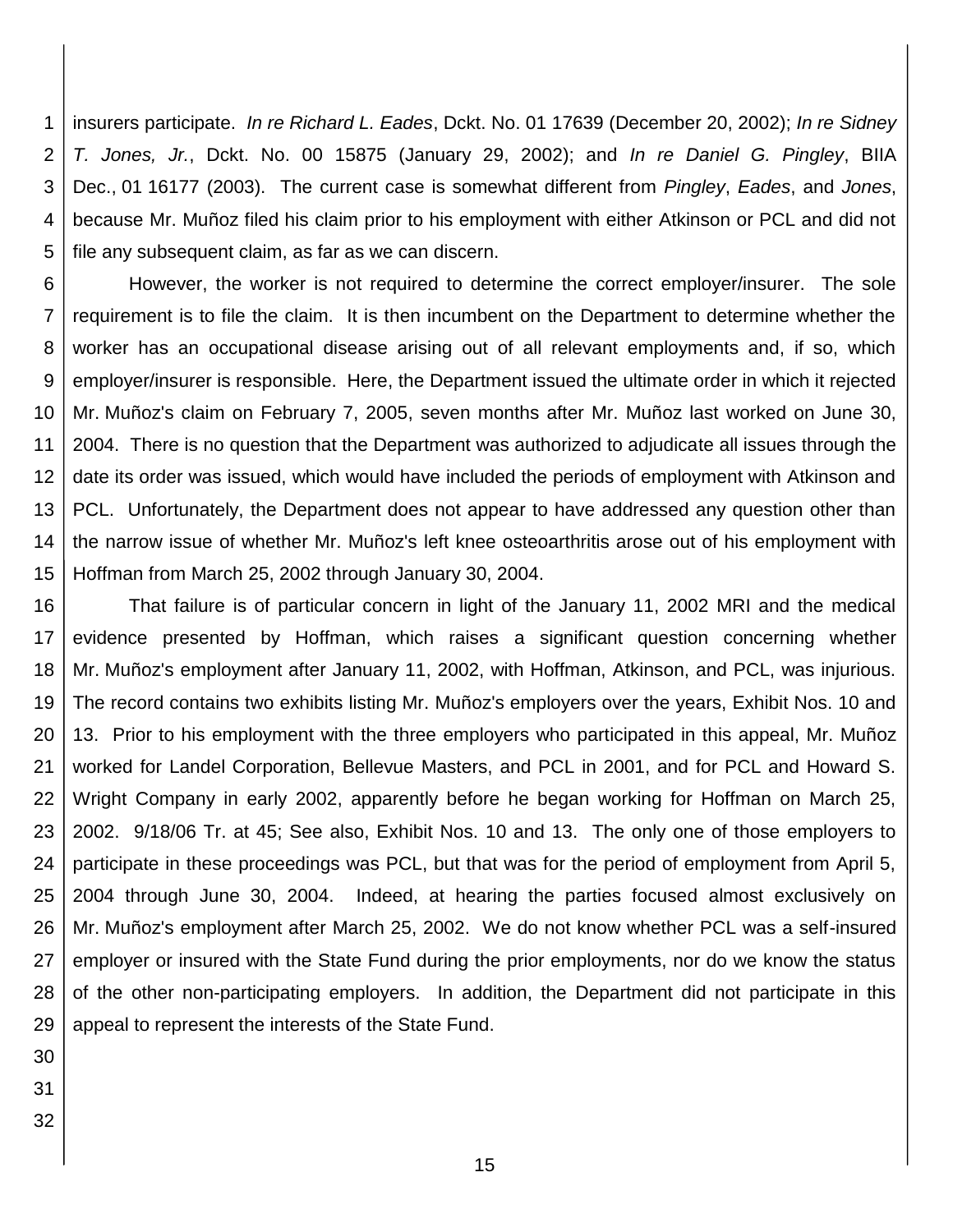1 2 3 4 5 6 7 8 9 10 11 12 The absence of the Department and any employers for periods prior to March 25, 2002, hampers our ability to fairly resolve this appeal. As an appellate entity, we are not equipped to investigate and determine Mr. Muñoz's various employers, their insurance status, and the periods of employment. That is the Department's role. In the current case, that problem has been compounded by the narrow way the Department addressed this claim. Under CR 19(a)(1), we may have the authority to join the subsequent employers, Atkinson and PCL. However, we are concerned that our scope of review may not include the question of their liability, in the absence of any prior determination by the Department regarding that question. Therefore, the best option appears to be a remand to the Department, to complete its evaluation of this claim. That approach has the added advantage of avoiding piecemeal litigation and the potential of inconsistent results. *In re Timothy L. McBride*, Dckt. No. 05 21297 (February 21, 2007); *In re Gloria Cartagena-Go*, Dckt. No. 95 1747 (January 10, 1997).

# **FINDINGS OF FACT**

1. On February 26, 2004, the claimant, Juan M. Muñoz, filed an Application for Benefits in Claim No. W-449124 with Hoffman Structures, Inc., a self-insured employer, in which he alleged that his ability to use his knees, arms and right ankle, was becoming limited due to work-related wear and tear. The claim was received by the Department of Labor and Industries on April 12, 2004. On April 19, 2004, the Department allowed the claim on an interlocutory basis. On October 18, 2004, the Department denied the claim.

13

14

15

16

17

18

- 20 21 22 On November 5, 2004, Mr. Muñoz filed a Notice of Appeal with the Board of Industrial Insurance Appeals. On November 23, 2004, the Department reassumed jurisdiction and on November 29, 2004, the Board returned the case to the Department for further action.
- 23 24 25 26 On February 7, 2005, the Department affirmed its order dated October 18, 2004. On February 22, 2005, Mr. Muñoz filed a Notice of Appeal with the Board and on March 16, 2005, the Board issued an Order Granting Appeal and assigned the appeal Docket No. 05 11698.
- 27 28 29 30 31 32 On February 14, 2005, Hoffman Structures, Inc. (Hoffman), filed a request with the Department, seeking reimbursement of benefits paid. On April 29, 2005, the Department directed Mr. Muñoz to repay Hoffman the sum of \$10,456.25 for provisional time-loss compensation benefits paid for the period July 6, 2004 through September 20, 2004. On June 8, 2005, Mr. Muñoz filed a Notice of Appeal with the Board. On July 5, 2005, the Board issued an Order Granting Appeal and assigned the appeal Docket No. 05 16392.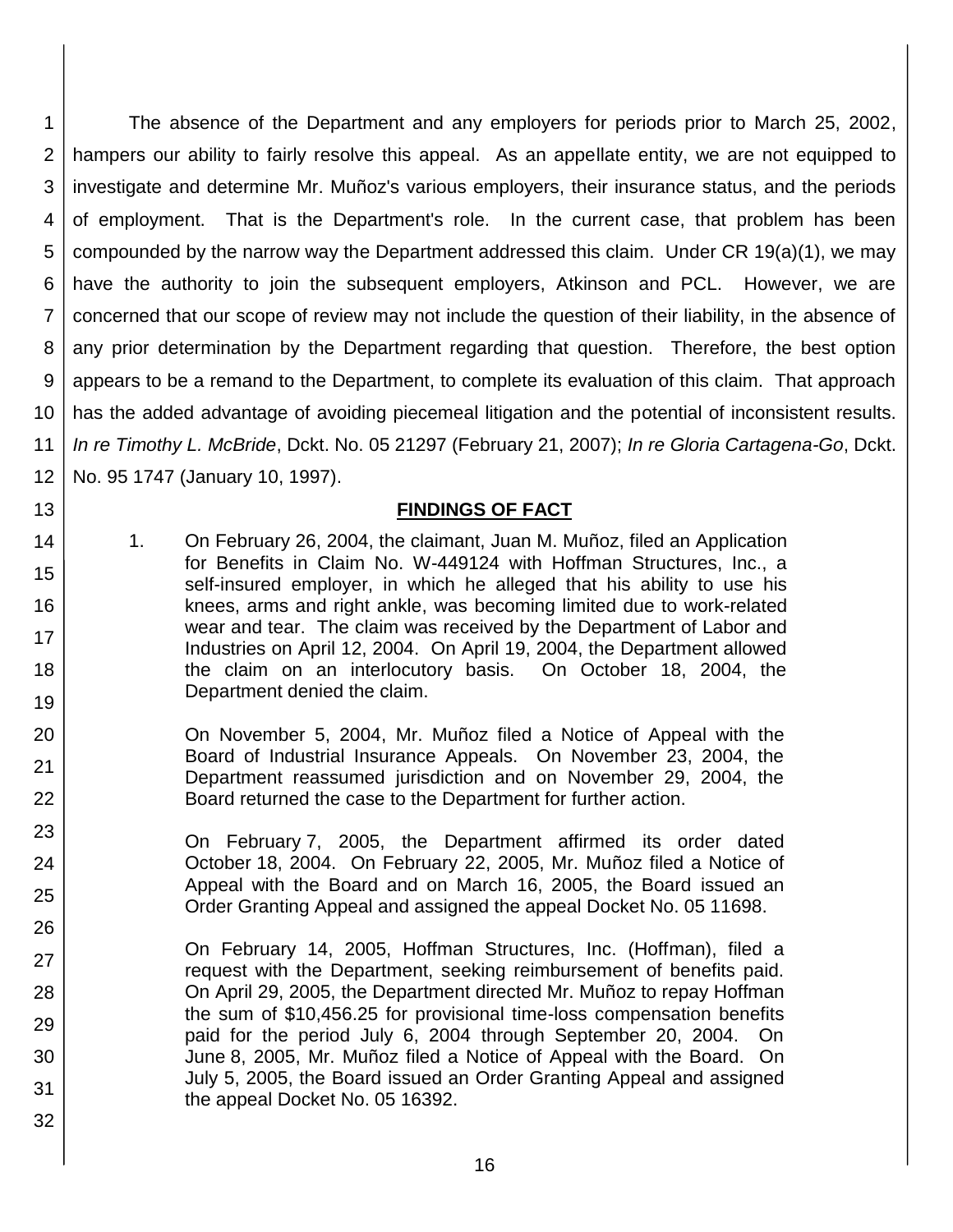- 2. Mr. Muñoz was born on June 24, 1947. He has worked as a carpenter on various construction projects for all of his working life, beginning in 1976 in San Diego, California. In 1991, he moved to the Northwest, and worked for numerous Washington employers through June 30, 2004.
	- 3. On January 11, 2002, Mr. Muñoz underwent an MRI that revealed advanced degenerative changes of the left knee. He was diagnosed as having full blown, grade 4, left knee osteoarthritis.
- 4. From March 25, 2002 through January 30, 2004, Mr. Muñoz worked as a carpenter for Hoffman Structures, Inc. (Hoffman), a self-insured employer.
- 5. On January 30, 2004, Mr. Muñoz completed his portion of an application for industrial insurance benefits, alleging bilateral knee, bilateral arm, and right ankle problems arising out of 22 years of work as a carpenter. On February 11, 2004, that application was filed with the third party administrator for Hoffman. The claim number pre-stamped on the Application for Benefits was Claim No. X-621046, which applies to State Fund claims. For that reason, the claim was not processed and Mr. Muñoz was required to re-file, using a Self-Insurer Accident Report that was pre-stamped with Claim No. W-449124. On that form, Mr. Muñoz alleged that his ability to use his knees, arms and right ankle was becoming limited due to work-related wear and tear. The second form was received by Hoffman's third party administrator on February 26, 2004, and by the Department's Self-Insurance Section on April 12, 2004.
- 6. From February 13, 2004 through March 24, 2004, Mr. Muñoz worked as a carpenter for Atkinson Construction, a self-insured employer.
- 7. From April 5, 2004 through June 30, 2004, Mr. Muñoz worked as a carpenter for PCL Construction Services, a self-insured employer.
- 8. On April 19, 2004, the Department allowed Claim No. W-449124 on an interlocutory basis.
- 9. As of July 1, 2004, Mr. Muñoz was taken off work by his physician.
- 10. On October 18, 2004, the Department denied Claim No. W-449124 because there was no proof of a specific injury at a definite time and place in the course of employment; the worker's condition was not an industrial injury; the worker's condition pre-existed the alleged injury and was not related thereto; and the worker's condition was not an occupational disease as contemplated by RCW 51.08.140.

1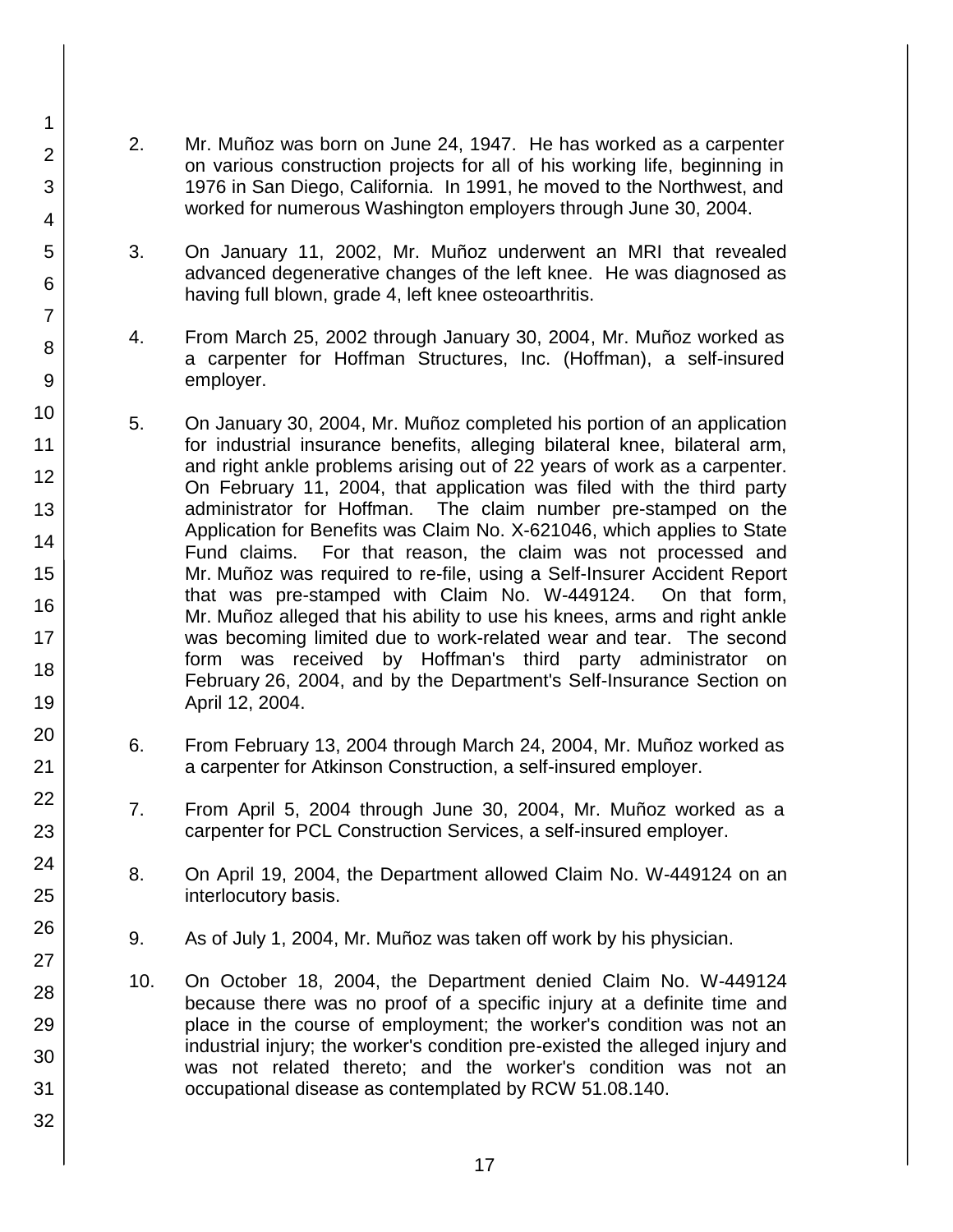- 11. The October 18, 2004 order was mailed to Hoffman, but not to any other employers.
- 12. Mr. Muñoz appealed the October 18, 2004 order to the Board and the Department reassumed jurisdiction, placing the October 18, 2004 order in abeyance, pending the completion of an independent medical examination (IME) to be scheduled by Hoffman.
- 13. On December 7, 2004, Mr. Muñoz underwent total left knee replacement surgery.
- 14. On January 6, 2005, Mr. Muñoz underwent an IME scheduled by Hoffman with Richard G. McCollum, M.D.
- 15. On February 7, 2005, the Department affirmed the October 18, 2004 order and Mr. Muñoz appealed to the Board.
- 16. By his appeal Mr. Muñoz is contending that his left knee osteoarthritis arose naturally and proximately out of his years of work as a carpenter in employment covered by the Washington Industrial Insurance Act.
- 17. Atkinson Construction and PCL Construction Services, Inc., were joined as parties in these proceedings with respect to the periods of employment from February 13, 2004 through March 26, 2004, and from April 5, 2004 through June 30, 2004.
- 18. Mr. Muñoz was employed by Landel Corporation, Bellevue Masters, and PCL Construction Services, Inc., in 2001, and by PCL Construction Services, Inc., and Howard S. Wright Company in early 2002, prior to his employment with Hoffman. Details regarding these employments cannot be discerned from this record, nor is it known whether these employers were self-insured or insured by the State Fund during those periods of employment. None of these employers are parties to this appeal.
- 19. The Department of Labor and Industries did not participate in this appeal.

# **CONCLUSIONS OF LAW**

- 1. The Board of Industrial Insurance Appeals has jurisdiction over the parties to and the subject matter of this appeal.
- 3 4 5 6 7 8 9 10 11 12 13 14 15 16 17 18 19 20 21 22 23 24 25 26 27 28 29 30 31 32

1